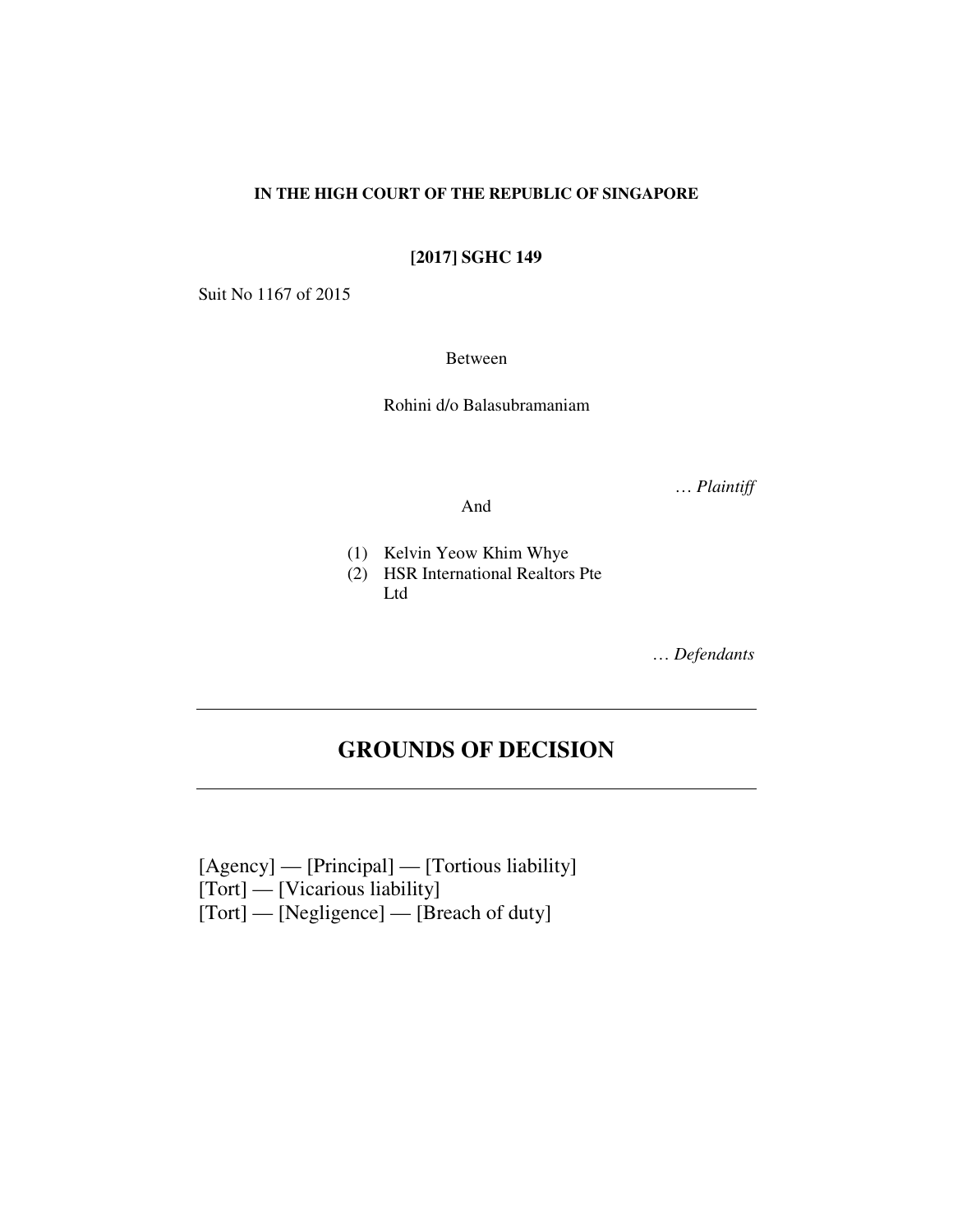# **TABLE OF CONTENTS**

| WHETHER HSR WAS LIABLE FOR KELVIN'S FRAUDULENT ACTS     |
|---------------------------------------------------------|
| WHETHER HSR WAS VICARIOUSLY LIABLE FOR KELVIN'S ACTS 7  |
|                                                         |
| WHETHER HSR WAS IN BREACH OF ITS DUTY TO SUPERVISE      |
| <b>WHETHER THE FOUR CHEQUES WERE LOANS TO KELVIN 15</b> |
|                                                         |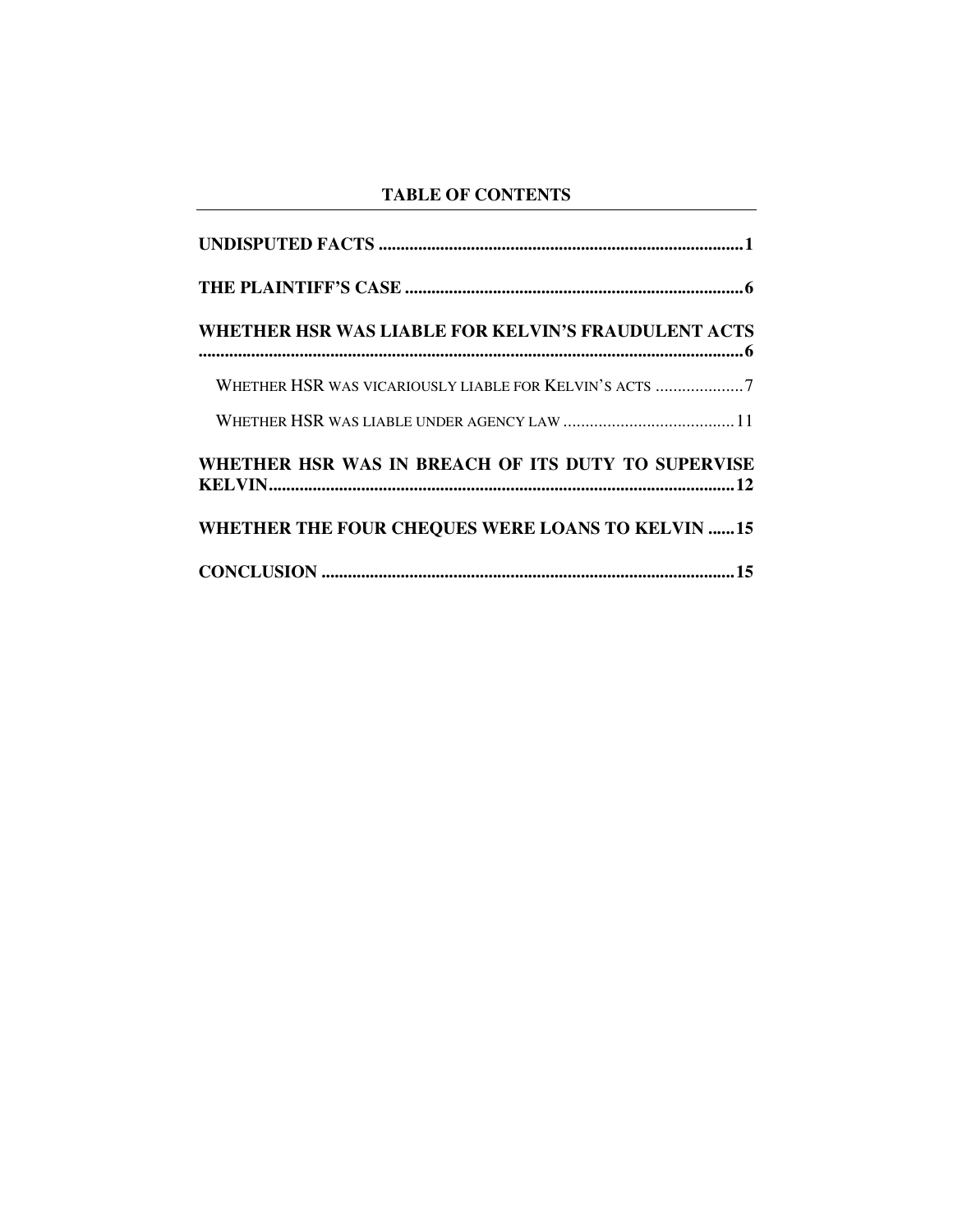**This judgment is subject to final editorial corrections approved by the court and/or redaction pursuant to the publisher's duty in compliance with the law, for publication in LawNet and/or the Singapore Law Reports.** 

# **Rohini d/o Balasubramaniam v Yeow Khim Whye Kelvin and another**

# **[2017] SGHC 149**

High Court — Suit No 1167 of 2015 Chua Lee Ming J 7–8, 15 March 2017

28 June 2017

# **Chua Lee Ming J:**

1 In 2009, the plaintiff, Ms Rohini d/o Balasubramaniam, gave four cheques, signed in blank, to the first defendant, Kelvin Yeow Khim Whye ("Kelvin"). Kelvin was a real estate agent who represented the second defendant, HSR International Realtors Pte Ltd ("HSR"). Kelvin misappropriated the cheques for his own use. The plaintiff sued both Kelvin and HSR. She obtained judgment in default of appearance against Kelvin but has been unable to recover her loss from him. The trial proceeded against HSR.

2 On 15 March 2017, I dismissed the plaintiff's claim against HSR. The plaintiff has appealed against my decision.

# **Undisputed facts**

3 The facts in this case are straightforward and largely not in dispute.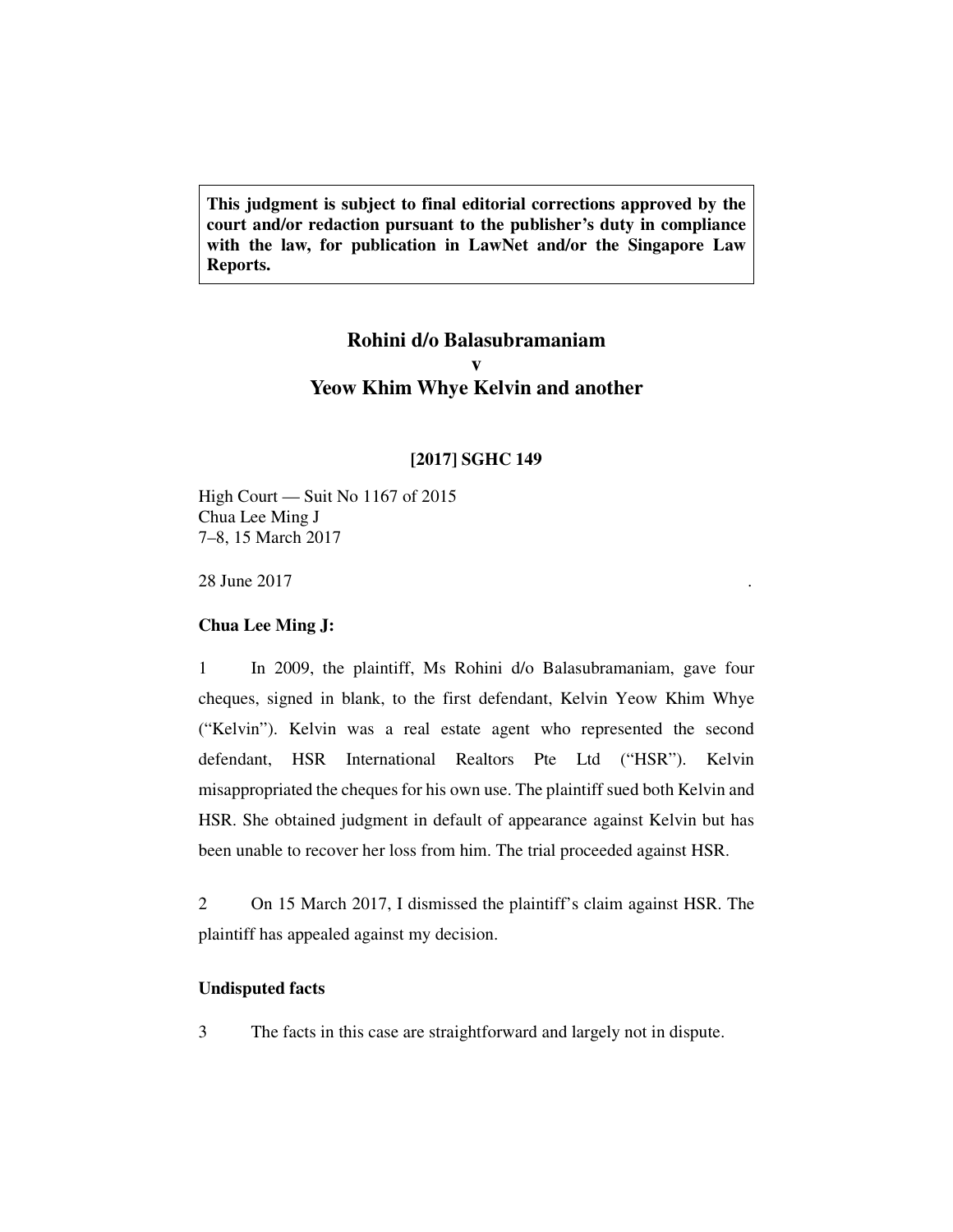4 In 2007, HSR acted for the plaintiff's parents in the sale of their property at 6 Marine Vista #05-19, Neptune Court, Singapore ("the Neptune Court Property")<sup>1</sup> and for the plaintiff's father in the purchase of a property at  $66$ Bayshore Road #21-01, Bayshore Park, Singapore ("the Bayshore Park Property").<sup>2</sup> HSR was represented by Kelvin in both transactions.

5 The plaintiff's father passed away on 6 June 2008 and the plaintiff inherited the Bayshore Park Property.

6 In mid-2009, the plaintiff decided to sell the Bayshore Park Property. The plaintiff signed an agreement dated 25 July 2009 giving HSR the exclusive right to sell the property.<sup>3</sup> Once again, Kelvin was the real estate agent who represented HSR in this transaction.

7 By an Option to Purchase dated 30 September 2009, the plaintiff granted the purchasers an option ("the Bayshore Option") to purchase the Bayshore Park Property for \$850,000.<sup>4</sup> The Bayshore Option was exercised by the purchasers on 6 October 2009.<sup>5</sup> HSR denied any knowledge of the *exercise* of the Bayshore Option or the subsequent sale of the Bayshore Park Property.

8 On 16 October 2009, the plaintiff was granted an option ("the Bedok Court Option") to purchase an apartment at Blk 297 Bedok South Avenue 3 #04-03, Bedok Court, Singapore ("the Bedok Court Property") for \$1,280,000.<sup>6</sup> Kelvin acted for the plaintiff in this transaction. However, HSR denied all knowledge of the Bedok Court Property transaction and claimed that Kelvin did not inform it of the transaction. The plaintiff exercised the Bedok Court Option on 5 November 2009.<sup>7</sup>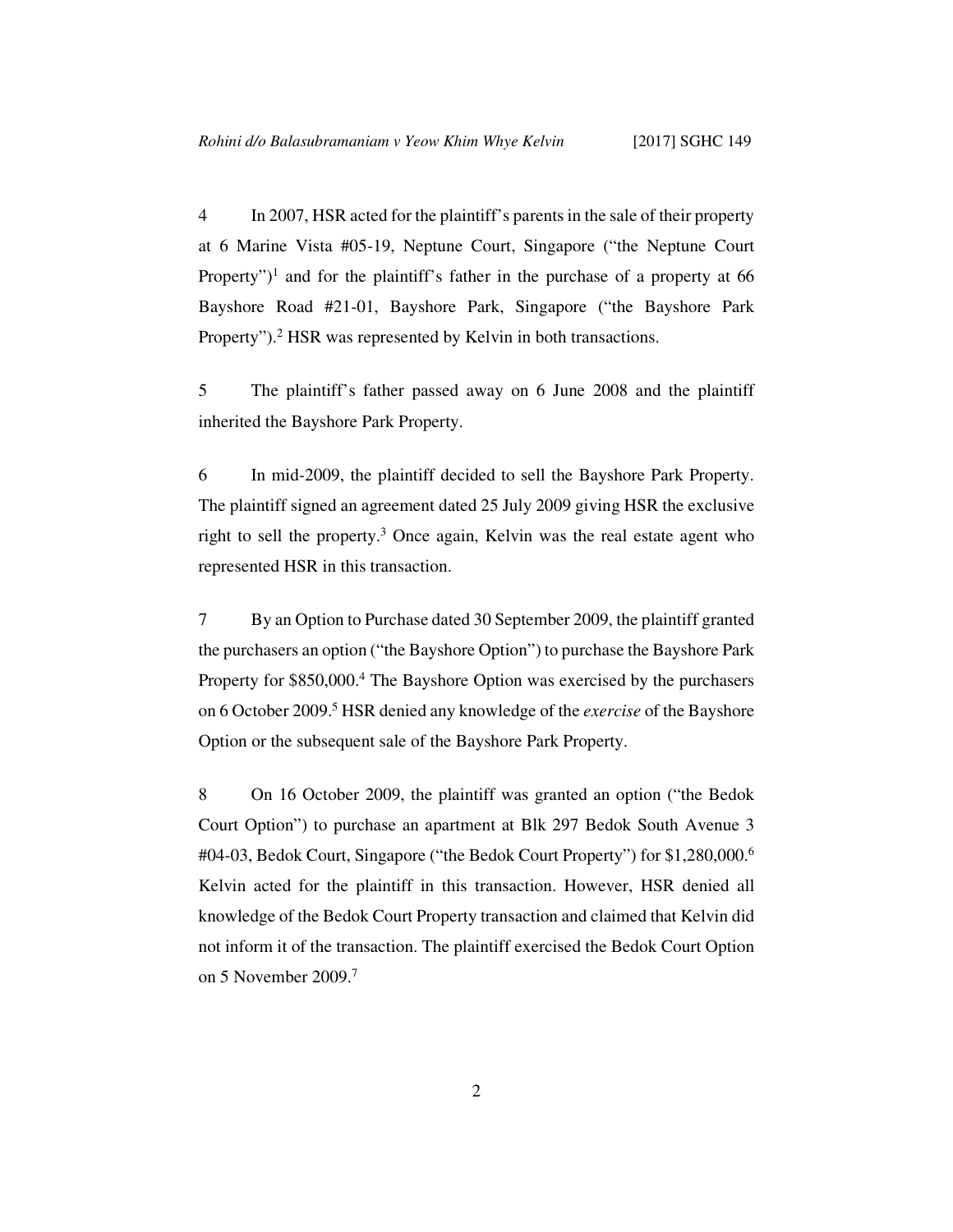9 In October/November 2009, the plaintiff applied (a) for a housing loan from United Overseas Bank Limited ("UOB") and (b) to use monies in her Central Provident Fund ("CPF") account in connection with the purchase of the Bedok Court Property. The plaintiff claimed that Kelvin advised her to do so on the ground that the sale proceeds from the Bayshore Park Property may not be sufficient to pay for the Bedok Court Property and that the loan from UOB would be for a short term until the completion of the sale of the Bayshore Park Property.

10 Sometime in November 2009, UOB gave the plaintiff a loan of \$650,000.<sup>8</sup> On 17 November 2009, the CPF Board gave its approval for the plaintiff to use her CPF monies to pay her legal and other fees, part of the purchase price, and the servicing of the housing loan.<sup>9</sup>

11 On 26 November 2009, the plaintiff entered into a tenancy agreement to rent an apartment at 6 Marine Vista #09-25, Neptune Court, Singapore for two years from 1 December 2009 to 31 November 2011 ("the Tenancy").<sup>10</sup> Kelvin helped the plaintiff secure the Tenancy and HSR invoiced her for the commission for services rendered.<sup>11</sup>

12 The sale of the Bayshore Park Property was completed on 1 December 2009.<sup>12</sup> The plaintiff informed her lawyers, M S Subra TT & Partners ("Subra TT & Partners"), to release the sale proceeds to her agent.<sup>13</sup> Kelvin asked a colleague, one Kenneth Lu Zhongyi ("Kenneth"), to collect the cashier's orders and cheque from Subra TT & Partners.<sup>14</sup> Kenneth collected two cashier's orders and a cheque<sup>15</sup> drawn for a total amount of \$832,813.06 ("the Bayshore Park" Sale Proceeds") and passed them to Kelvin. The Bayshore Park Sale Proceeds were deposited into the plaintiff's account with UOB no. 301-305-527-9 ("the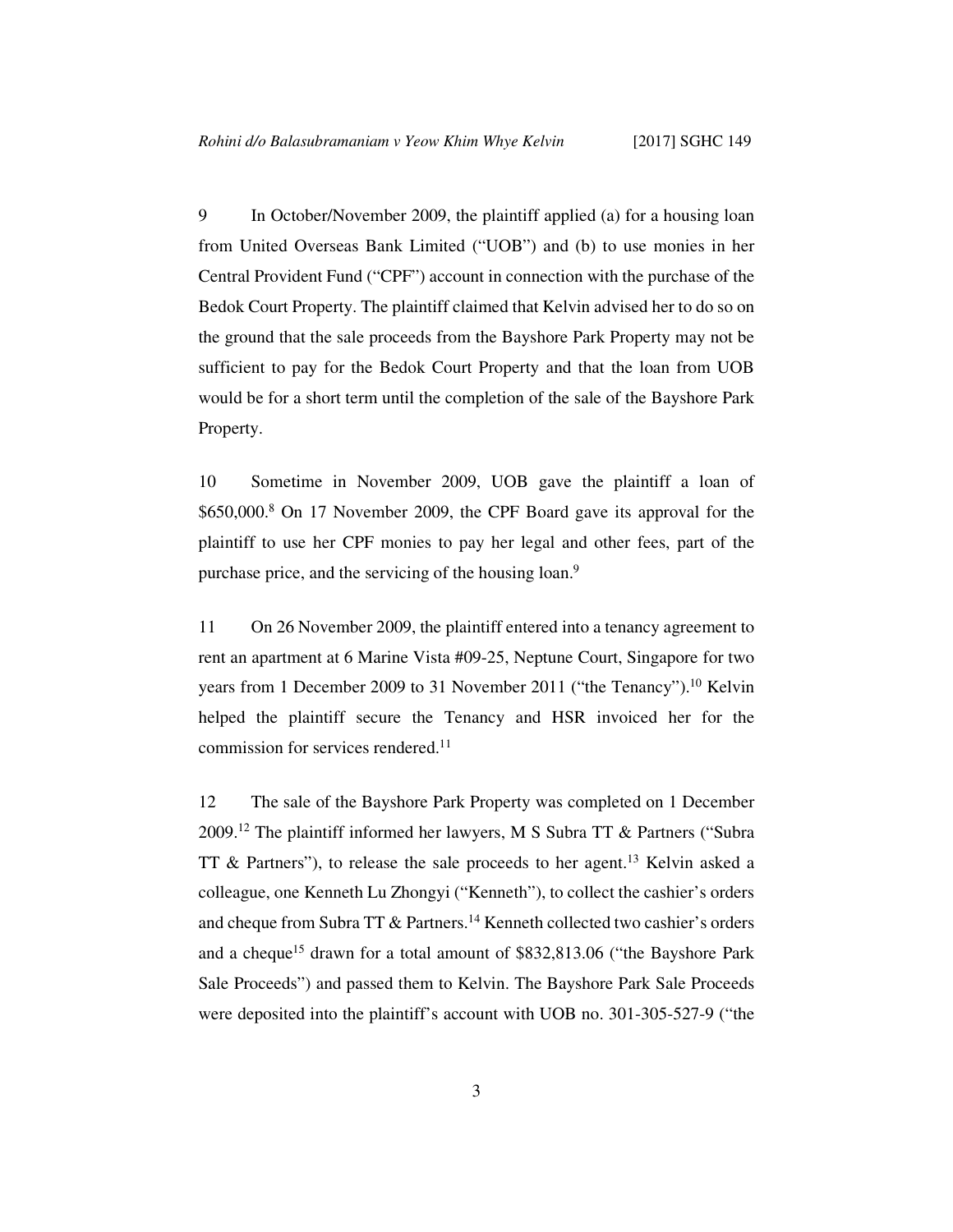UOB Account") on 2 December 2009.<sup>16</sup> The UOB Account had been opened on 1 December 2009 for purposes of receiving the Bayshore Park Sale Proceeds.

13 In late November/December 2009, the plaintiff gave Kelvin four cheques drawn on the UOB Account and signed by her in blank. The plaintiff claimed that Kelvin had visited her at home when she was recovering from her knee surgery and advised her to give him the signed cheques which he would use to assist her in making payment for the purchase of the Bedok Court Property.

14 According to the plaintiff, the four cheques were meant to be used to pay (a) the loan taken from UOB, (b) agency fees, (c) legal fees and (d) the deposit for the Tenancy. The plaintiff claimed that Kelvin completed the cheques in her presence but she did not see or check what he wrote on the cheques. The plaintiff said that she gave Kelvin the cheques signed in blank and left everything else to him because she trusted him.

15 Subsequently, Kelvin told the plaintiff that one of the cheques had been dishonoured because he had miscalculated and completed the four cheques for a total amount that exceeded the Bayshore Park Sale Proceeds. The plaintiff then gave Kelvin another cheque, again signed in blank. Again, the plaintiff claimed that she left it to Kelvin to complete the cheque.<sup>17</sup>

16 As it turned out, Kelvin did not use the cheques for any of the purposes set out at [14] above. Instead, Kelvin used the four cheques to make the following payments ("the Withdrawals"):

(a)  $$300,000$  to himself (cheque no. 576852);<sup>18</sup>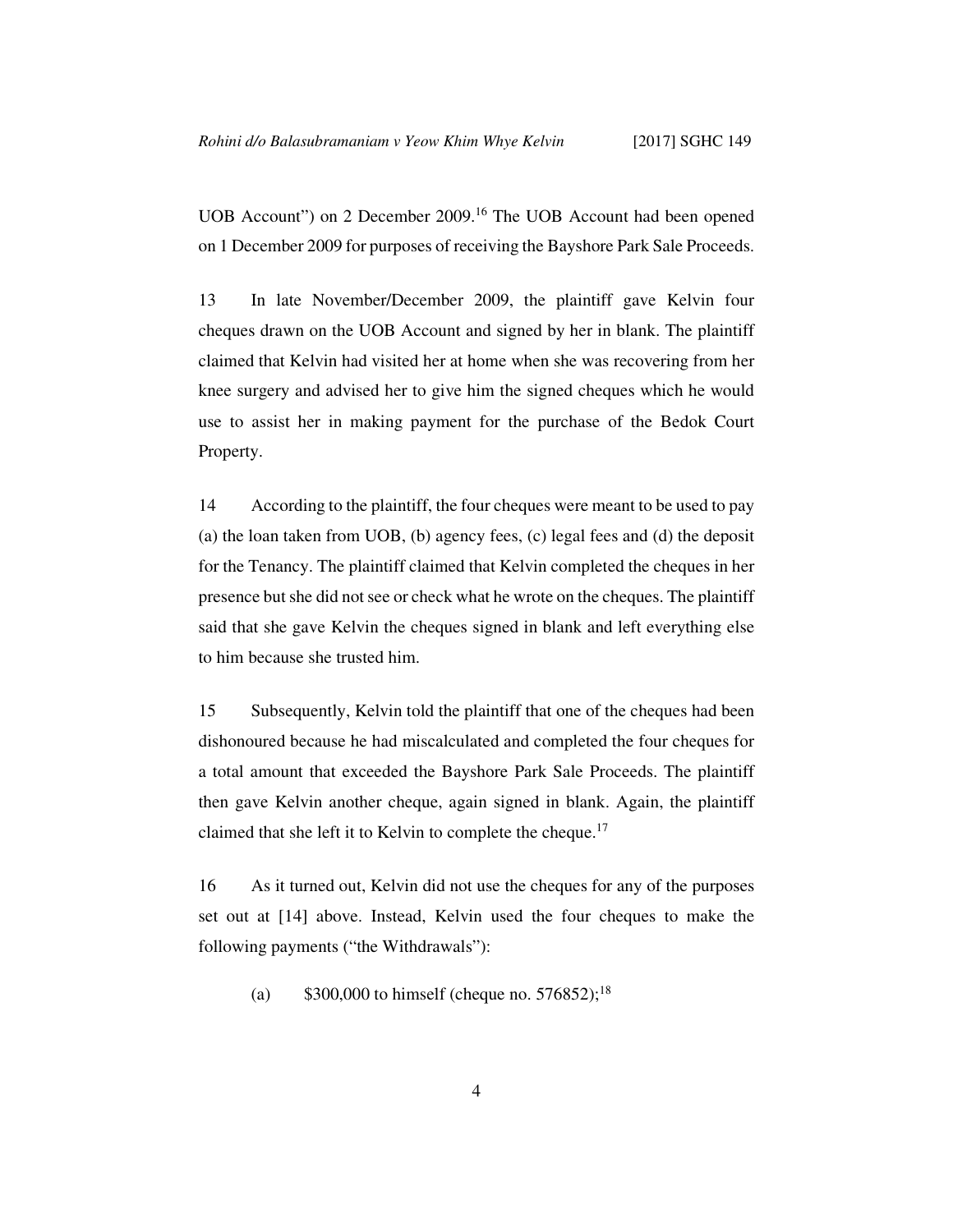- (b)  $$70,336$  in cash (cheque no. 576853);<sup>19</sup>
- (c)  $$400,000$  to himself (cheque no. 576854);<sup>20</sup> and

(d) \$60,000 to one Sammi Ching May ("Sammi") (cheque no. 576856).<sup>21</sup>

The first three cheques were dated 1 December 2009 and paid on 3 December 2009 whilst the fourth cheque was dated and paid on 10 December 2009.<sup>22</sup> Sammi was Kelvin's colleague in HSR. No evidence was adduced during the trial to explain why Kelvin paid Sammi \$60,000.

17 The plaintiff alleged that sometime in 2010, she noticed that her UOB Account balance did not reflect the Bayshore Park Sale Proceeds.<sup>23</sup> Her new lawyers, Asia Law Corporation checked with her former lawyers, Subra TT & Partners, in November 2010.<sup>24</sup> By way of letters dated 17 December 2010, 14 January 2011 and 20 January 2011, Subra TT Law LLC (formerly Subra TT & Partners) explained that Kenneth had collected the cashier's orders and cheque after the plaintiff instructed the firm to release the same to her agent.<sup>25</sup>

18 The plaintiff further alleged that upon further investigations, she discovered that the Bayshore Park Sale Proceeds were deposited into the UOB Account on 2 December 2009, and that shortly after, the four cheques were used to make withdrawals totalling \$830,336.<sup>26</sup>

19 On 21 February 2011, the plaintiff made a complaint to the Council for Estate Agencies against Kelvin alleging that the cashier's orders and cheque (representing the Bayshore Park Sale Proceeds) had not been presented.<sup>27</sup> It was not clear why the plaintiff made this allegation when she would have known by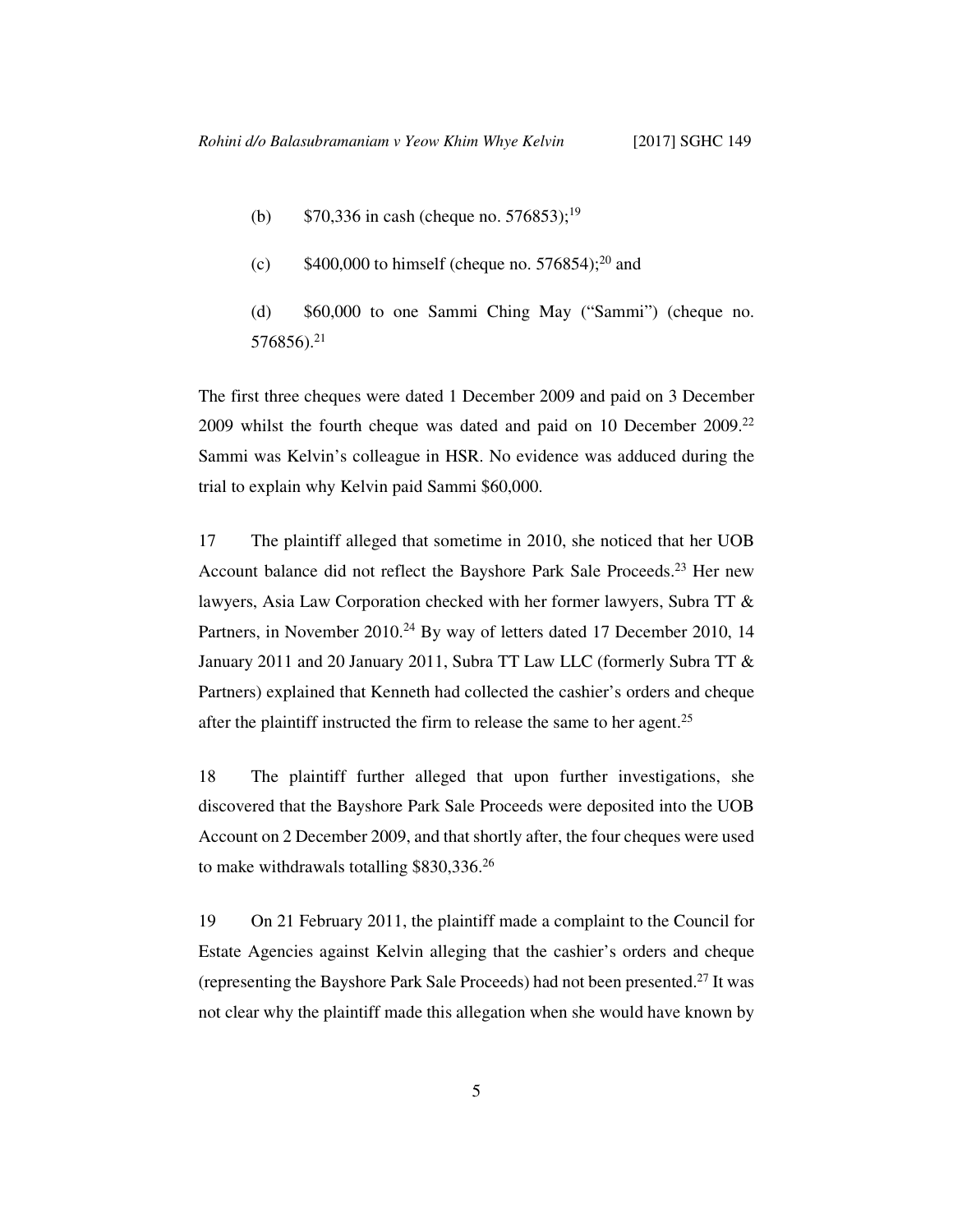then that the Bayshore Park Sale Proceeds were in fact deposited into the UOB Account on 2 December 2009.

20 On 22 February 2011, she made a police report against Kelvin alleging that she did not receive the Bayshore Park Sale Proceeds.<sup>28</sup> On 5 July 2012, the police informed the plaintiff's present lawyers that they had decided "not to take further action against the accused".<sup>29</sup>

21 On 16 November 2015, the plaintiff commenced the present action against Kelvin and HSR. On 30 May 2016, the plaintiff entered judgment in default of appearance against Kelvin.

# **The plaintiff's case**

22 The plaintiff's case against HSR was as follows:

(a) The Withdrawals were not authorised by her and HSR was liable for Kelvin's fraudulent acts in making the Withdrawals because Kelvin was acting either as HSR's employee or as its agent.

(b) Alternatively, HSR had breached its duty of care to the plaintiff.

## **Whether HSR was liable for Kelvin's fraudulent acts**

23 The plaintiff's case against HSR was based on vicarious liability, alternatively agency.

24 A defendant can be vicariously liable for the act of another even though the act cannot be said to have been authorised by the defendant: Tan Cheng Han SC, *The Law of Agency* (Academy Publishing, 2nd Ed, 2017) ("*Law of*  Agency") at para 02.003. Vicarious liability is imposed on the defendant for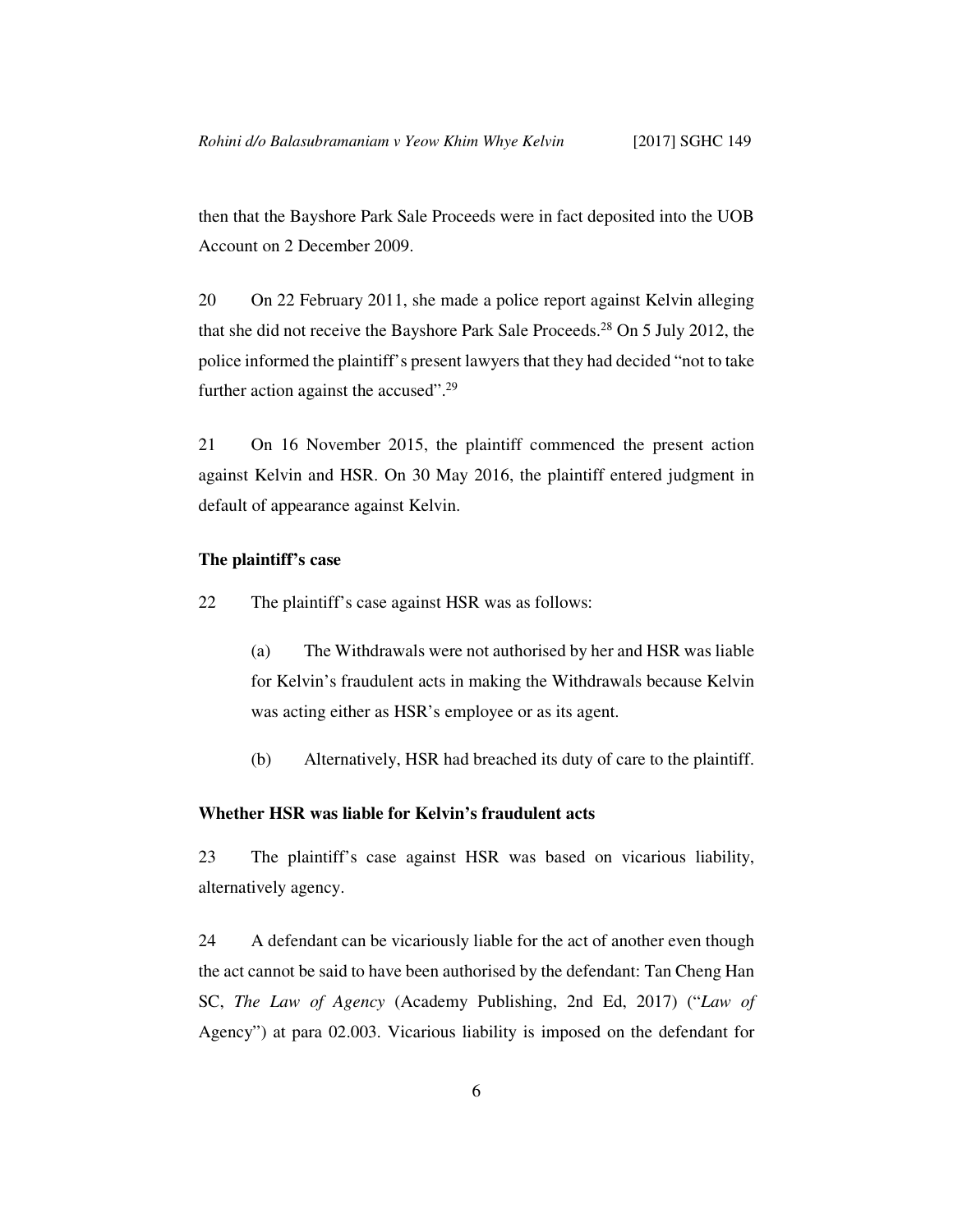policy reasons: *Ng Huat Seng and another v Munib Mohammad Madni and another* [2016] 4 SLR 373 ("*Ng Huat Seng*") at [16] citing *Skandinaviska Enskilda Banken AB (Publ), Singapore Branch v Asia Pacific Breweries (Singapore) Pte Ltd and another and another appeal* [2011] 3 SLR 540 ("*Skandinaviska*") at [76]–[80]. As will be seen later, the question in vicarious liability is whether the conduct of the tortfeasor has a sufficient connection with the relationship between the tortfeasor and the defendant such that it may be said that vicarious liability may arise.

25 In contrast, in the case of agency, a principal's liability for the act of his agent depends on whether the act was within the agent's authority: *Law of Agency* at para 02.011.

# *Whether HSR was vicariously liable for Kelvin's acts*

26 Although the doctrine of vicarious liability developed in the context of an employer-employee relationship, it is no longer so limited: *Ng Huat Seng* at [26], citing *Various Claimants v Catholic Child Welfare Society* [2012] 3 WLR 1319 ("the *Christian Brothers* case") at [35]. Under the so-called two-stage approach, vicarious liability will be imposed where the following two conditions are satisfied:

(a) The relationship between the tortfeasor and the defendant must be of a type which is capable of giving rise to a finding of vicarious liability.

(b) The conduct of the tortfeasor must possess a sufficient connection with the relationship between the tortfeasor and the defendant such that it may be said that vicarious liability may arise.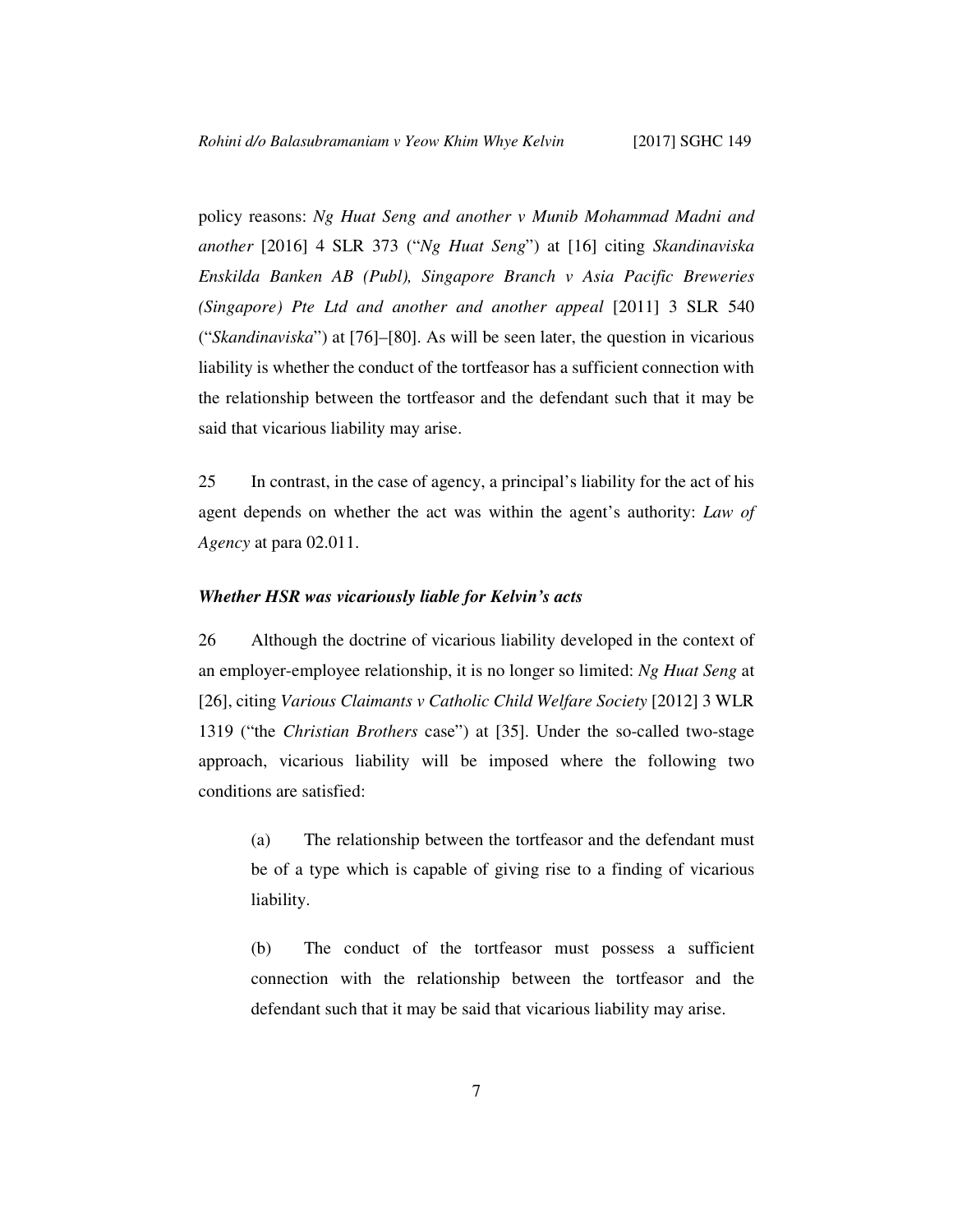See *Ng Huat Seng* at [25] and [40].

27 During the trial in the present case, there was some dispute over whether Kelvin was (as the plaintiff alleged) HSR's employee or (as HSR alleged) an independent contractor. Vicarious liability cannot be imposed on a defendant where the tortfeasor is an independent contractor: *Ng Huat Seng* at [33] and [38]. However, the question whether Kelvin was an employee or an independent contractor became irrelevant as HSR accepted, in its closing submissions, that the first condition was satisfied, *ie*, the relationship between HSR and Kelvin was capable of giving rise to vicarious liability.

28 HSR submitted that the second condition was not satisfied, *ie*, that Kelvin's fraudulent acts did not bear a sufficient connection with the relationship between HSR and Kelvin.

29 It is accepted that a defendant can be vicariously liable even for intentional torts, including fraud, committed by the tortfeasor: Gary Chan Kok Yew and Lee Pey Woan, *The Law of Torts in Singapore* (Academy Publishing, 2nd Ed, 2016) ("*Law of Torts*") at para 19.034.

30 The question is whether, taking into account all the relevant circumstances – including policy considerations – it would be fair and just to impose vicarious liability on the defendant. Two policy considerations underlie the doctrine of vicarious liability, namely: (a) effective compensation for the victim; and (b) deterrence of future harm by encouraging the employer to take steps to reduce the risk of similar harm in future. However, a precondition for the imposition of vicarious liability is that the victim seeking compensation should either be without fault himself, or be less at fault than the blameworthy party and/or the ultimate defendant; otherwise, the policy of victim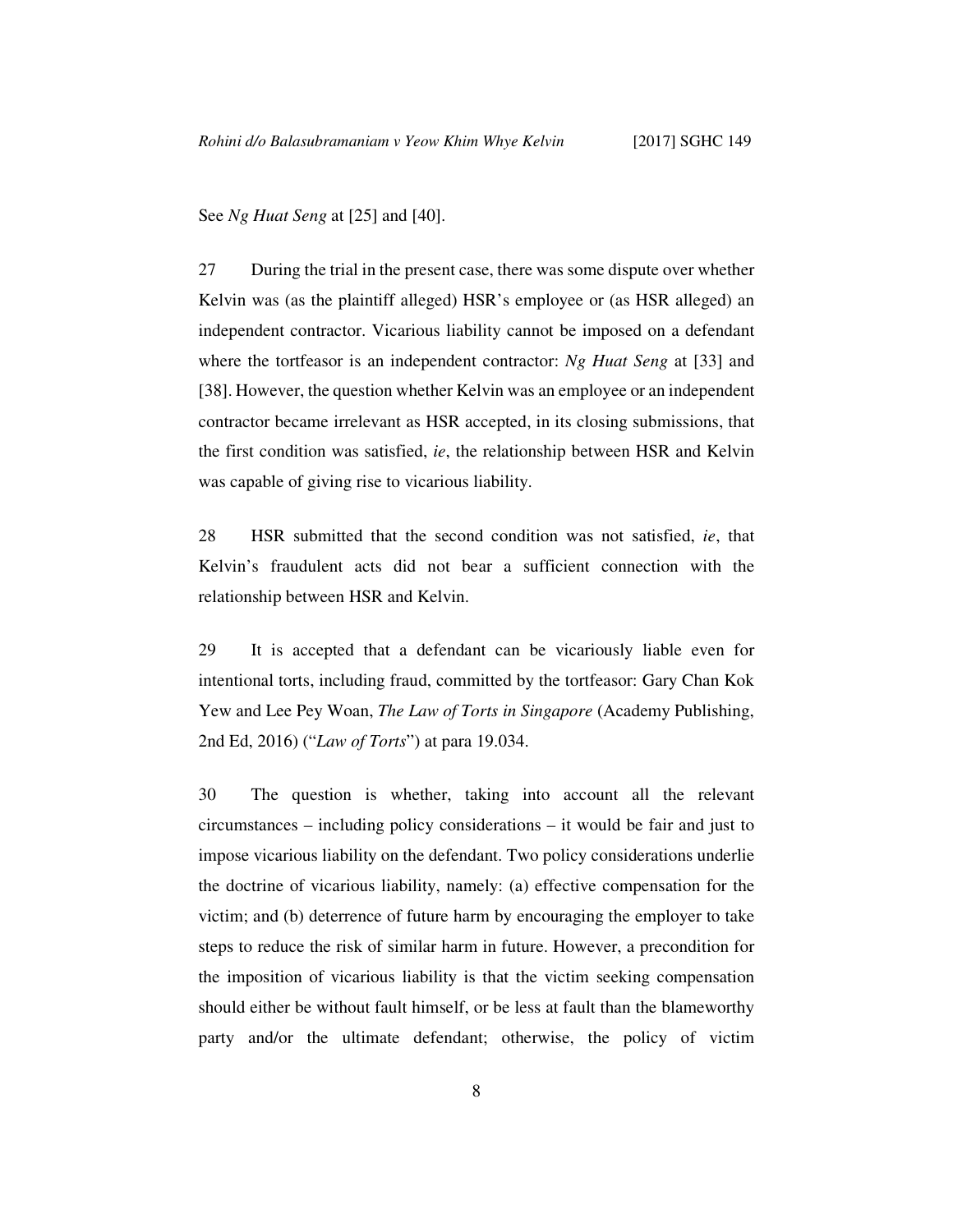compensation as a justification for imposing vicarious liability loses much of its moral force. See *Skandinaviska* at [75]–[78].

31 Relevant factors to consider in determining whether a sufficient connection exists, include the following (using neutral terms that are not employment related):

(a) The opportunity that the defendant afforded the tortfeasor to abuse his or her power.

(b) The extent to which the wrongful act may have furthered the defendant's aims (and hence be more likely to have been committed by the tortfeasor).

(c) The extent to which the wrongful act was related to friction, confrontation or intimacy inherent in the defendant organisation.

(d) The extent of power conferred on the tortfeasor in relation to the victim.

(e) The vulnerability of potential victims to wrongful exercise of the tortfeasor's power.

See *Skandinaviska* at [87], citing *The Children's Foundation, the Superintendent of Family and Child Services in the Province of British Columbia and Her Majesty The Queen in Right of the Province of British Columbia as represented by the Ministry of Social Services and Housing v Patrick Allan Bazley* [1999] 2 SCR 534 (more commonly known as *Bazley v Curry*) at [41].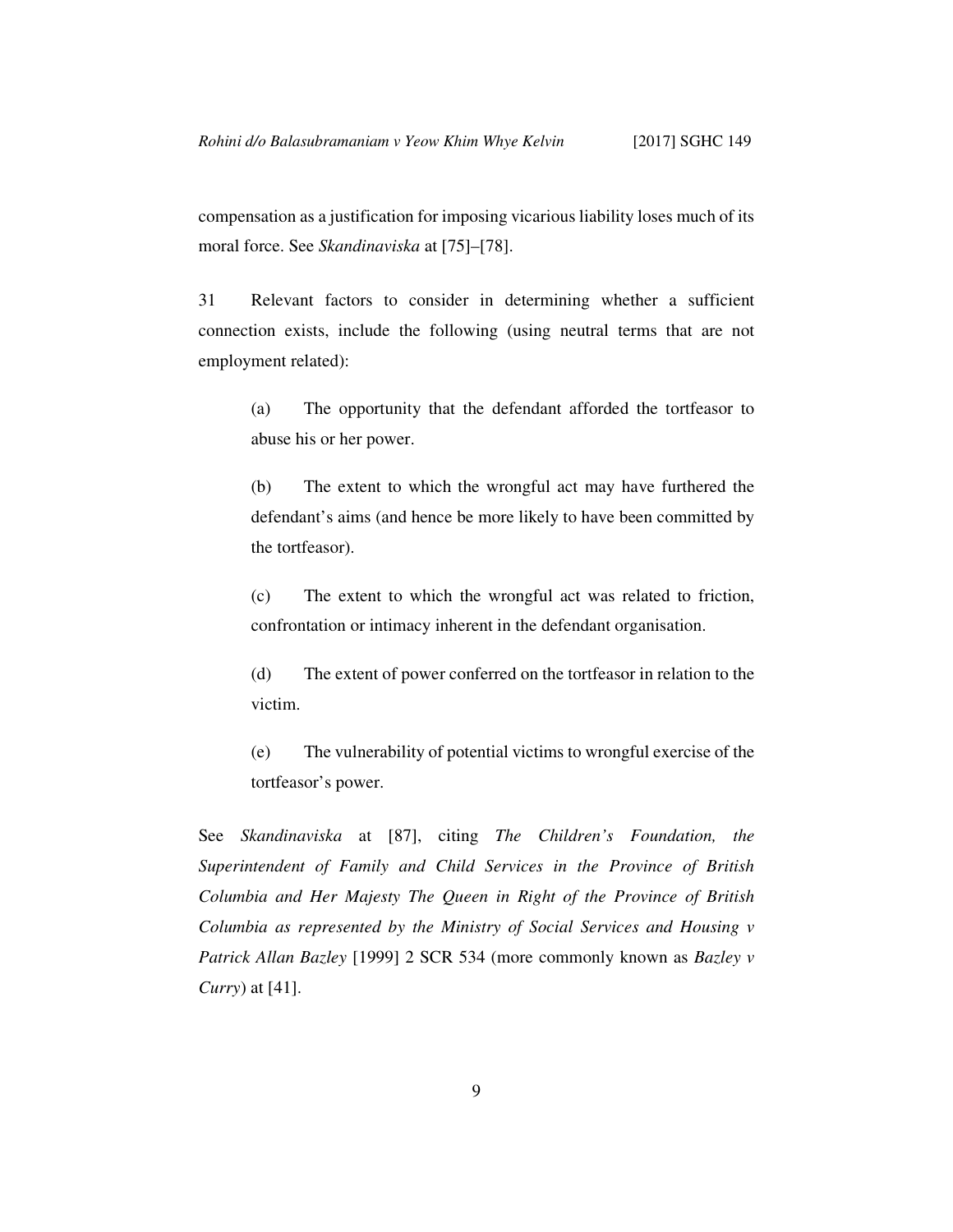32 The relevant facts in the present case were as follows:

(a) The plaintiff gave Kelvin the four cheques signed by her in blank. She left it to Kelvin to fill in the date, name of the payee and the amount on each cheque.<sup>30</sup>

(b) The cheques were meant to be used to pay (a) the loan taken from UOB for the Bedok Court Property, (b) agency fees, (c) legal fees and (d) the rental deposit for the Tenancy. $31$ 

(c) The plaintiff did not know what amount was to be paid for each of the four items and she did not see, check or ask what Kelvin wrote on each cheque.<sup>32</sup> Even when Kelvin told her that one of the cheques had been dishonoured because he had miscalculated the amount, the plaintiff simply gave him another cheque signed in blank without asking any further questions.<sup>33</sup>

(d) The plaintiff realised from her UOB loan statements that she received from January to March 2010 that the UOB loan had not been repaid but she did nothing.<sup>34</sup>

33 In my judgment, there was nothing on the facts of this case that warranted HSR being held vicariously liable for the fraud perpetrated by Kelvin. It was abundantly clear from the plaintiff's testimony that she gave Kelvin the four cheques signed in blank and left everything to him simply because she chose to trust Kelvin. The plaintiff said that she was recovering from her knee surgery at the material time. However, that did not explain why she could not have (a) obtained the details from Kelvin and filled in the details on the cheques herself, or (b) asked Kelvin to complete the cheques before she signed them.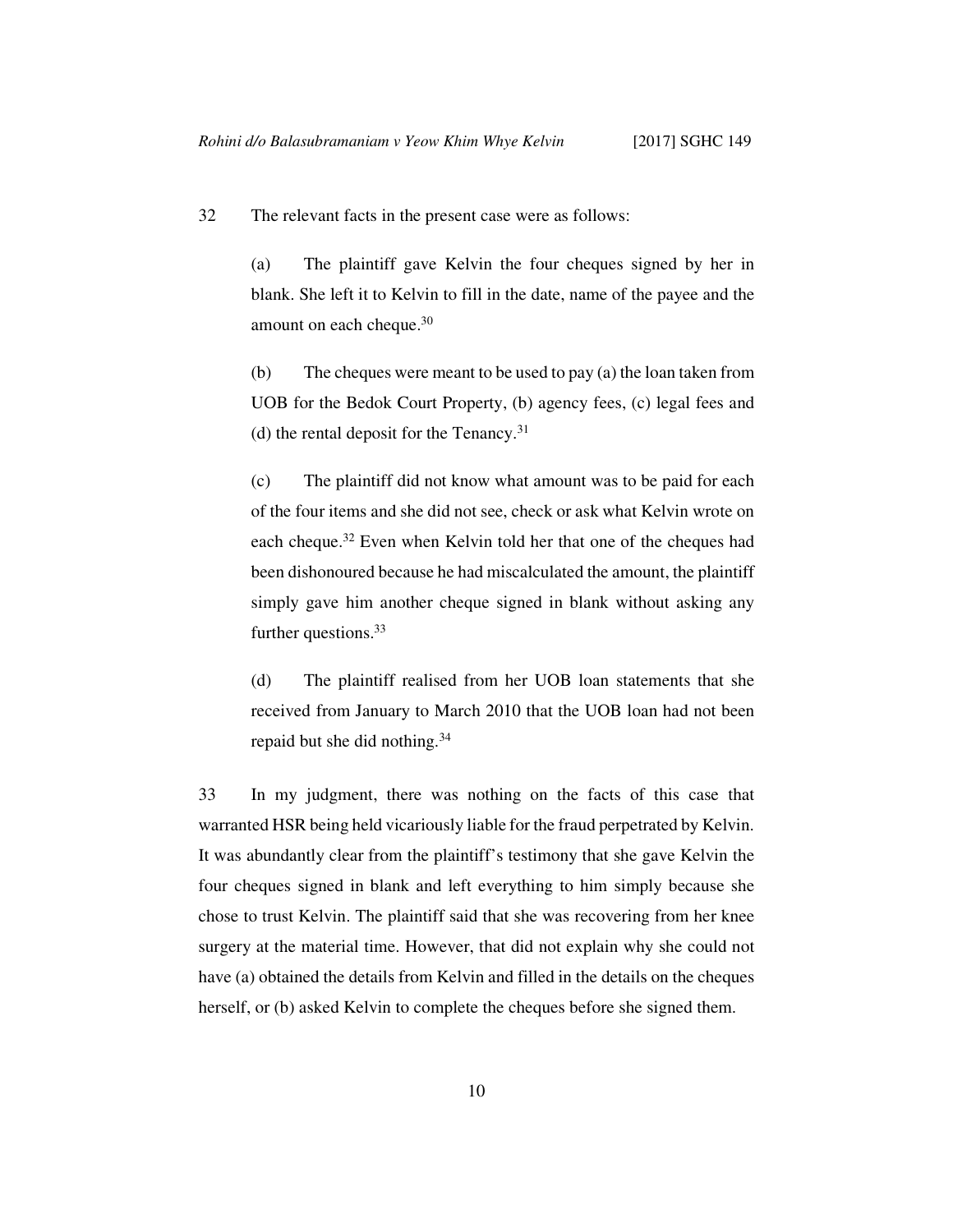34 In my view, the plaintiff's conduct was grossly negligent. No reasonable person would have or could be expected to have done what the plaintiff did. Her loss was directly attributable to her own moral culpability.

35 There was no reason to fault HSR. Indeed, the plaintiff was aware from HSR's Service Fee Agreement for the purchase of the Bayshore Park Property back in 2007 that she should not be giving blank cheques to HSR's agents.<sup>35</sup> The Service Fee Agreement clearly stated that all commission was to be paid by crossed cheque made in favour of HSR.<sup>36</sup>

36 None of the factors listed in [31] above gave rise to any reason to impose vicarious liability on HSR in this case. The opportunity given to Kelvin to commit the fraud arose from the plaintiff's own conduct. As pointed out in *Skandinaviska* at [81], in the final analysis, the ultimate goals of fairness and justice must be paramount. In the present case, it was unfortunate that the plaintiff was defrauded by Kelvin. However, on the facts, it would be unfair and unjust to impose vicarious liability on HSR.

# *Whether HSR was liable under agency law*

37 A principal who authorises his agent, whether an employee or independent contractor, to commit a tortious act is liable for the consequences of such act. In the context of agency, the distinction over whether a person is an employee or an independent contractor and how such persons differ from an agent is of little significance. See *The Law of Agency* at paras 02-013 and 02- 014).

38 In my view, Kelvin was clearly acting as HSR's agent in his dealings with the plaintiff. However, that did not mean that HSR was therefore liable for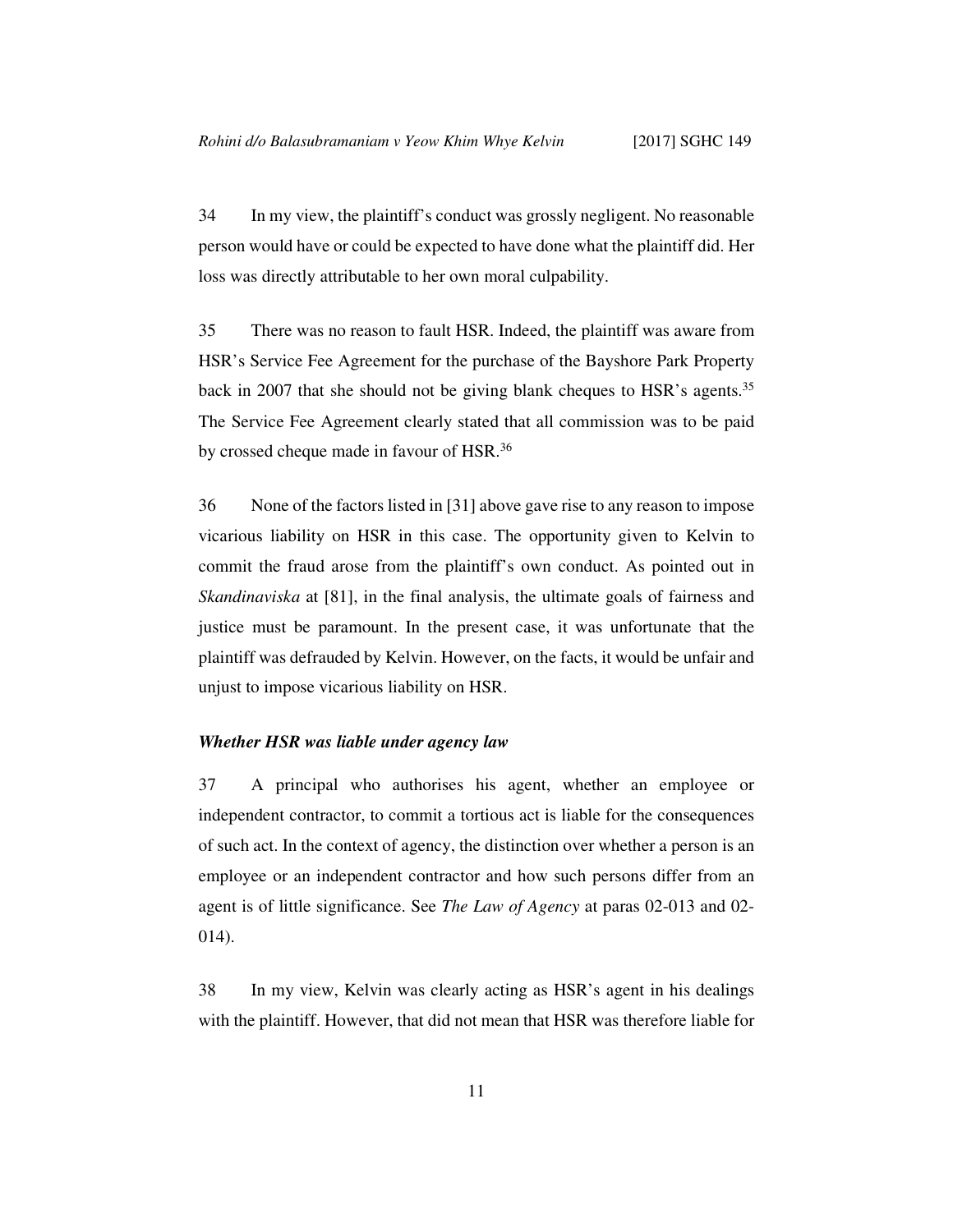everything that Kelvin did. The question was whether Kelvin acted within his authority as HSR's agent when he obtained the cheques, signed in blank, from the plaintiff and used them for his own purposes.

39 An agent's authority may be express, implied or apparent. It was not the plaintiff's case that she thought Kelvin had authority to receive cheques signed in blank.<sup>37</sup> Instead, her case was based simply on the fact that Kelvin was authorised to receive cheques on behalf of HSR.<sup>38</sup> However, it could not be disputed that Kelvin was authorised only to receive cheques crossed and made payable to HSR. Clearly, this was vastly different from receiving a cheque signed in blank. In my judgment, there was no basis upon which Kelvin's fraudulent acts could be said to have been within his authority as an agent.

40 In the circumstances, I found HSR not liable for Kelvin's wrongdoing based on agency.

#### **Whether HSR was in breach of its duty to supervise Kelvin**

41 It was common ground that HSR owed the plaintiff a duty to exercise care and skill. The plaintiff alleged that HSR breached its duty of care by

- (a) appointing Kelvin as an agent representing HSR when Kelvin was an undischarged bankrupt between 2 August 2003 and 9 April 2010;
- (b) failing to disclose Kelvin's status as a bankrupt;
- (c) failing to supervise Kelvin; and

(d) misleading the plaintiff and/or misrepresenting Kelvin's status as a "Group Director".39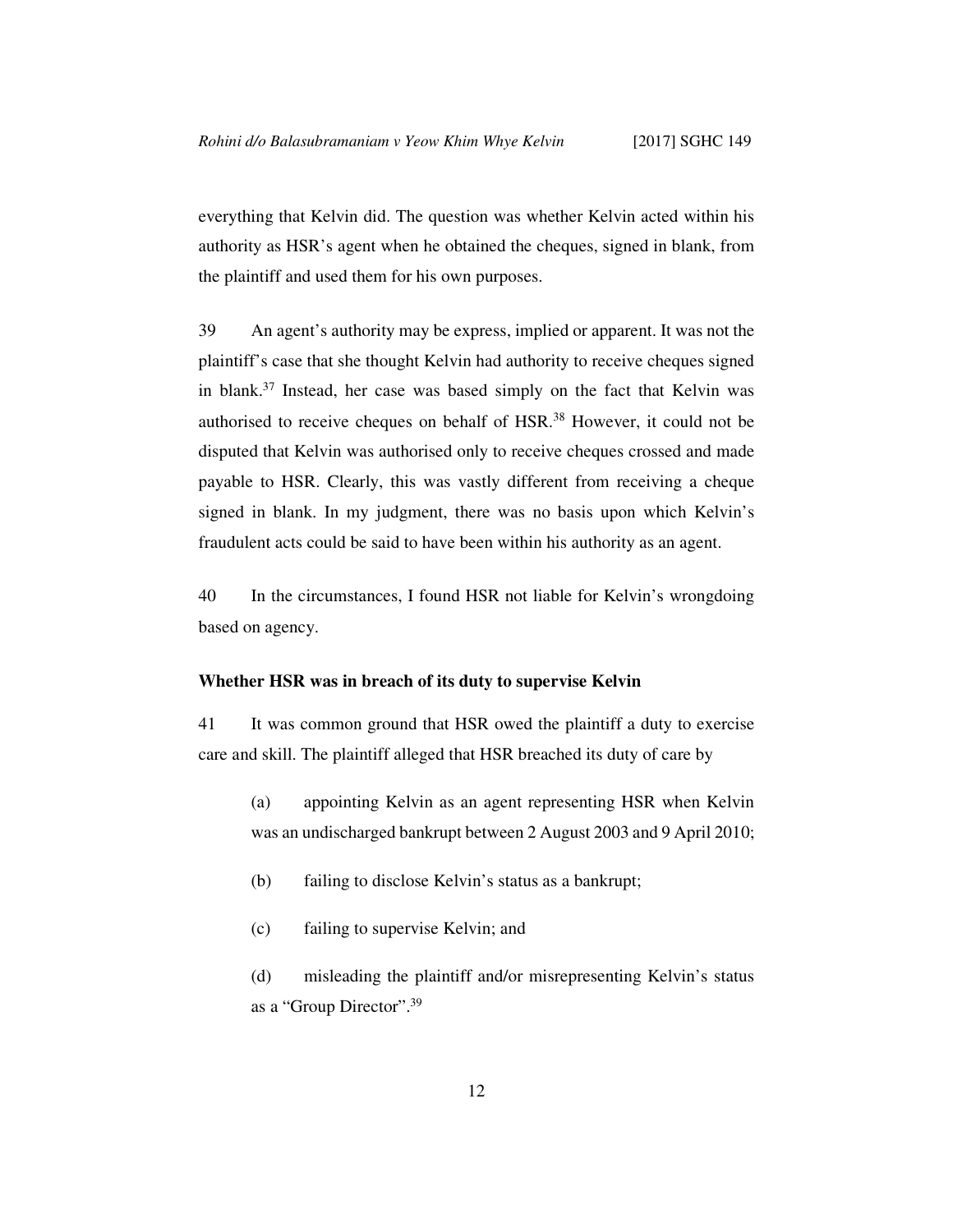42 Kelvin was adjudged a bankrupt on 1 August 2003; he was discharged from bankruptcy on 9 April 2010.<sup>40</sup> Kelvin was therefore an undischarged bankrupt when he was engaged by the plaintiff in 2009.

43 The Estate Agents Act (Cap 95A, 2011 Rev Ed) ("the Act") was enacted in 2010. Section 28 of the Act imposes a requirement for estate agents to be licensed and s 29 imposes a requirement for salespersons (acting for licensed estate agents) to be registered. Section 32(2)(c) provides that an individual shall not be eligible to be or to remain registered as a salesperson unless the Council for Estates Agents ("CEA") considers him a fit and proper person to be registered as a salesperson. The CEA considers a person not to be fit and proper to be registered as a salesperson if he is an undischarged bankrupt.<sup>41</sup>

44 It was not disputed that the regulatory regime under the Act did not apply in the present case since it came into effect only in 2010. Appointing an undischarged bankrupt as a salesperson prior to 2010 did not breach any regulations. During closing submissions, the plaintiff accepted that HSR did not breach its duty of care in appointing Kelvin as a salesperson in 2009, when Kelvin was an undischarged bankrupt.<sup>42</sup>

45 Instead the plaintiff submitted that HSR should have informed the plaintiff that Kelvin was an undischarged bankrupt and asked the plaintiff whether she was prepared to still let Kelvin handle her transactions.<sup>43</sup> I disagreed with the plaintiff. If HSR did not breach any duty of care in appointing an undischarged bankrupt as a salesperson, there was no reason why HSR should have had to inform the plaintiff that Kelvin was an undischarged bankrupt.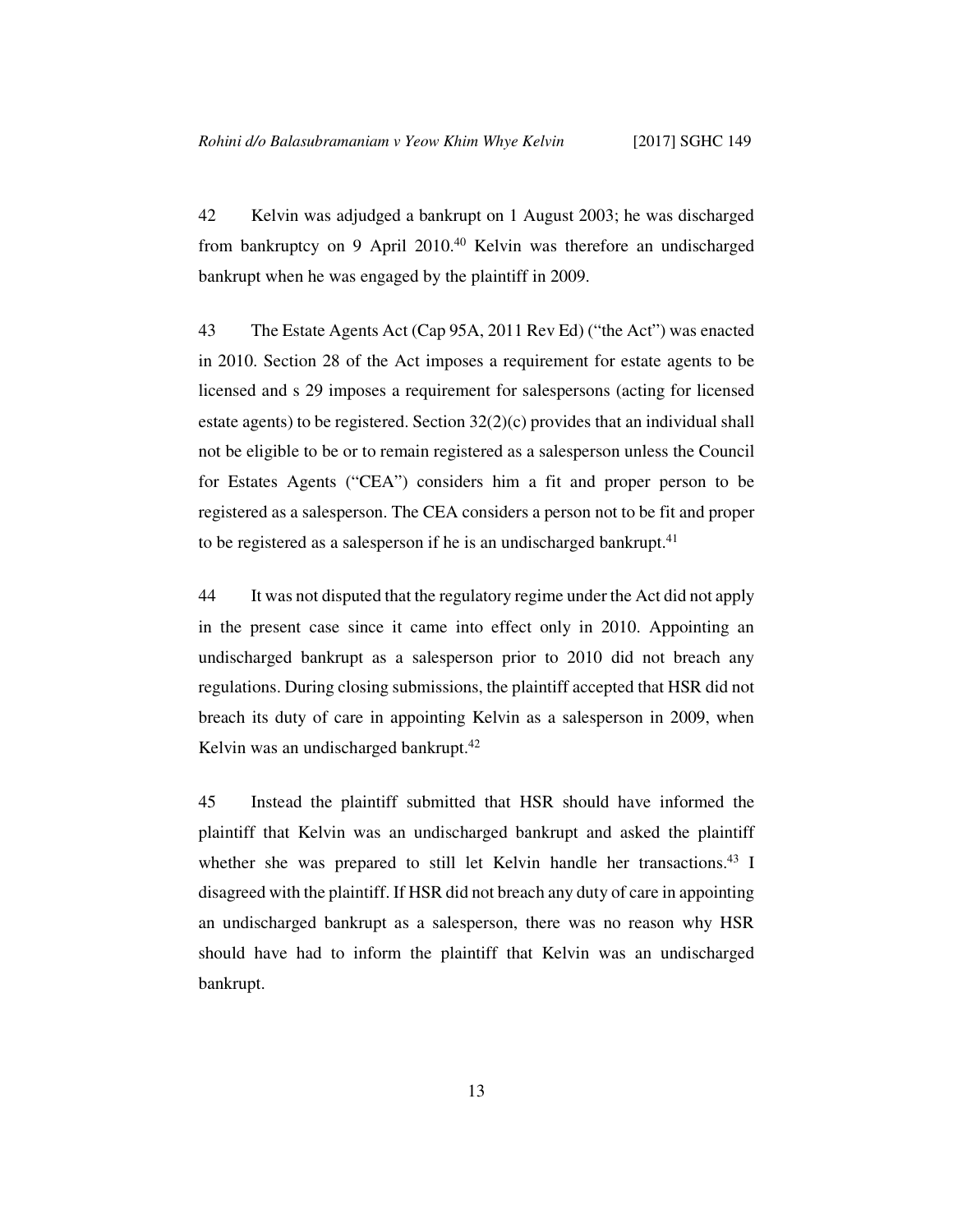46 As for the submission that HSR failed to supervise Kelvin, the statement of claim was silent as to how HSR had breached this duty to supervise. During closing submissions, the plaintiff was also unable to say what it was that HSR had failed to do in supervising Kelvin.

47 I turn next to the alleged misrepresentation by HSR. Salespersons in HSR were given different designations according to the total amount of commissions that they earned to date.<sup>44</sup> Kelvin's designation was "Group" Director" as he had earned sufficient commissions to qualify for that designation. The use of the word "director" did not mean that Kelvin was a statutory director under the Companies Act (Cap 50, 2006 Rev Ed). Kelvin's designation as "Group Director" appeared on his business card.

48 The plaintiff argued that the designation "Group Director" showed that Kelvin was a senior person within HSR and it was therefore reasonable for the plaintiff to trust him in giving him cheques signed in blank. According to the plaintiff, since Kelvin was an undischarged bankrupt, HSR should not have allowed him to present himself as a Group Director.<sup>45</sup>

49 I disagreed with the plaintiff. It was clear that the plaintiff trusted Kelvin because of her prior dealings with him when he acted for her father in selling the Neptune Court Property.<sup>46</sup>

50 In any event, the plaintiff was unable to show the nexus between any of the alleged breaches by HSR and the loss that she suffered. I had no doubt that Kelvin was able to misappropriate the plaintiff's monies only because the plaintiff gave him cheques signed in blank. The plaintiff did so because she chose to trust him. In my judgment, the plaintiff had failed to prove that her loss resulted from any breach of duty by HSR.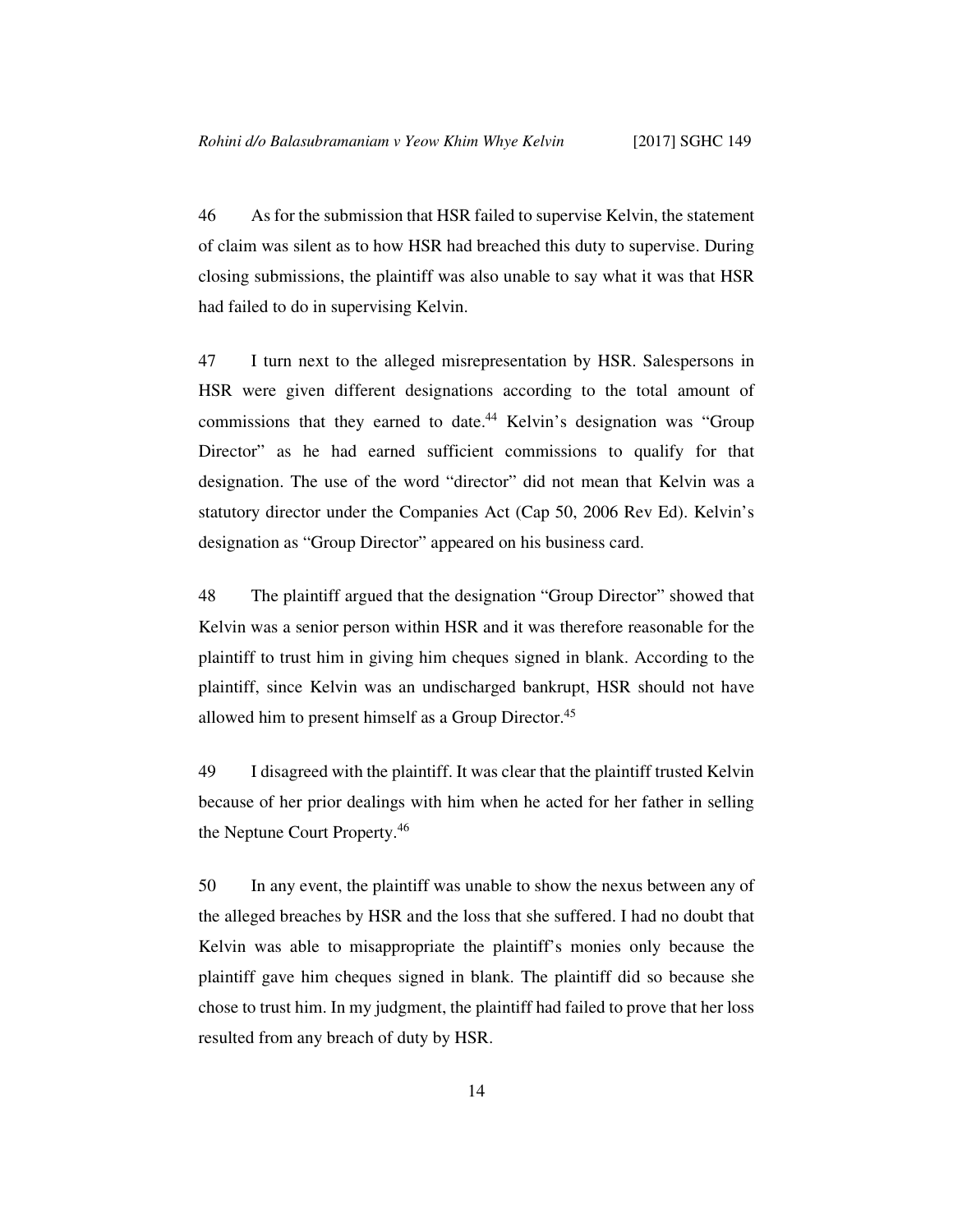#### **Whether the four cheques were loans to Kelvin**

51 One of the defences was that the four cheques represented loans to Kelvin and/or his nominees. The plaintiff testified that in November/December 2010, Kelvin called her and asked her for a loan, saying that he would repay all her money (including the amount withdrawn using the Cheques) later.<sup>47</sup> I agreed with HSR that the fact that Kelvin would call the plaintiff to ask for a loan, after having misappropriated the plaintiff's money, did arouse suspicion. However, this was mere suspicion and as there was no other evidence, the defence that the four cheques represented loans to Kelvin did not succeed.

# **Conclusion**

52 It was unfortunate that the plaintiff suffered loss at Kelvin's hands. However, there was no basis whatsoever in law to hold HSR liable for Kelvin's wrongful acts in misappropriating the plaintiff's monies. Kelvin was able to do so because the plaintiff chose to give him cheques signed in blank, trusting him to use the cheques for specified purposes.

53 I therefore dismissed the plaintiff's claim. As the plaintiff had been granted legal aid under the Legal Aid and Orders Act (Cap 160, 2014 Rev Ed), I made no order as to costs.

Chua Lee Ming Judge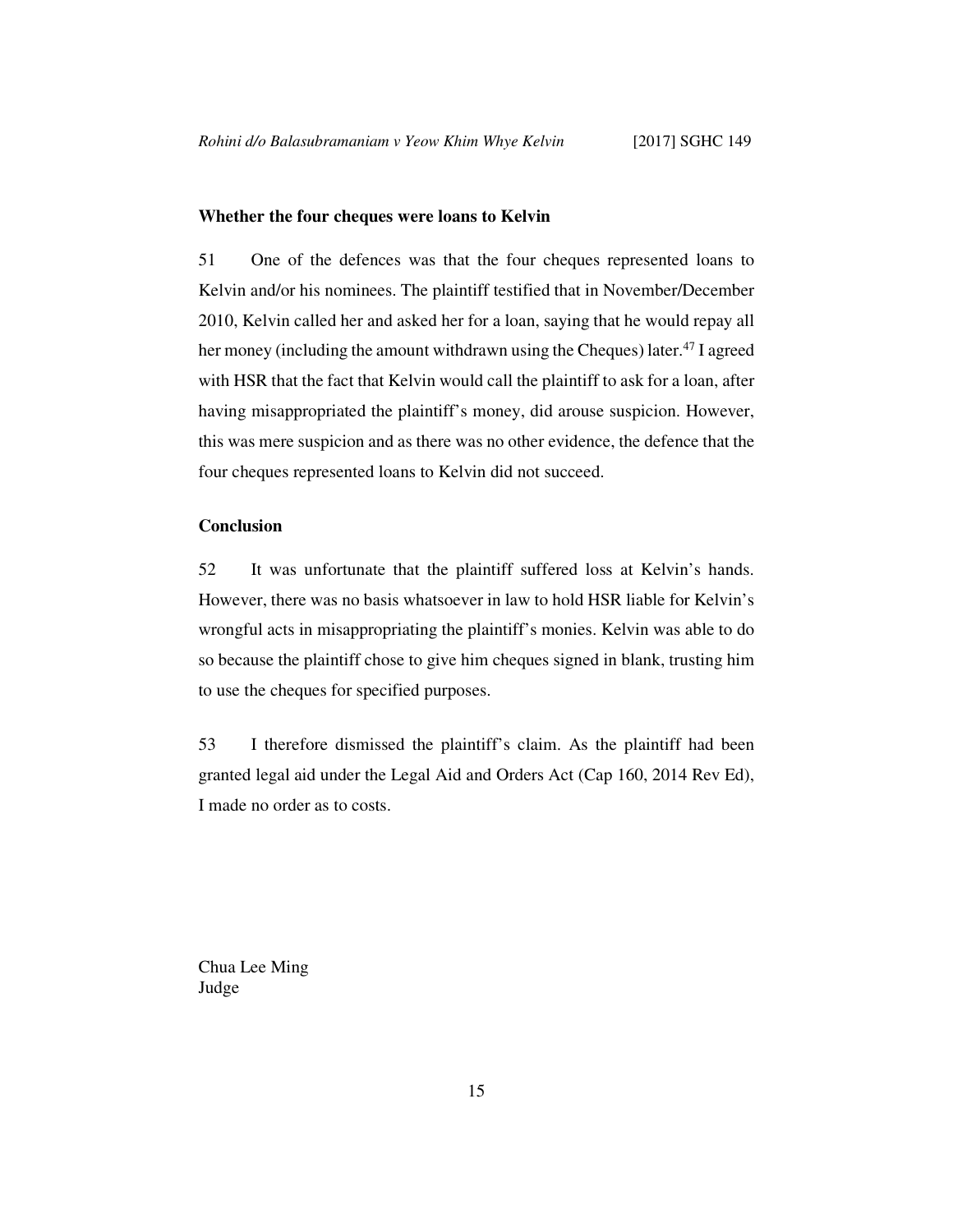Pereira Edmond Avethas and Justin James Zehnder (Edmond Pereira Law Corporation) for the plaintiff; Eugene Thuraisingam and Suang Wijaya (Eugene Thuraisingam LLP) for the second defendant.

| $\mathbf{1}$ | AB 44.                                                               |
|--------------|----------------------------------------------------------------------|
| 2            | AB 52.                                                               |
| 3            | AB 79.                                                               |
| 4            | AB 80-83.                                                            |
| 5            | AB 83.                                                               |
| 6            | AB 131-132.                                                          |
| 7            | AB 134.                                                              |
| 8            | Plaintiff's affidavit of evidence-in-chief ("AEIC") para 57; AB 143. |
| 9            | AB 139-141.                                                          |
| 10           | AB 61-66.                                                            |
| 11           | AB 72-73.                                                            |
| 12           | AB 98.                                                               |
| 13           | AB 130.                                                              |
| 14           | Kenneth's AEIC at para 17.                                           |
| 15           | AB 97.                                                               |
| 16           | AB 177.                                                              |
| 17           | NE 7 March 2017 at 54:14–55:12.                                      |
| 18           | AB 173.                                                              |
| 19           | AB 174.                                                              |
| 20           | AB 175.                                                              |
| 21           | AB 176.                                                              |
| 22           | AB 177.                                                              |
| 23           | Statement of Claim (Amendment No 2) ("SOC"), para 38.                |
| 24           | AB 123.                                                              |
| 25           | AB 126, 128 and 130.                                                 |
| 26           | SOC, paras 40–41.                                                    |
| 27           | AB 178-179.                                                          |
| 28           | AB 180-181.                                                          |
| 29           | AB 193.                                                              |
| 30           | NE 7 March 2017, at 13:30–15:9.                                      |
| 31           | NE 7 March 2017, at 15:30-16:5.                                      |
| 32           | NE 7 March 2017, at 18:13-24; 19:10-22:20.                           |
| 33           | NE 7 March 2017, at 54:17-55:26.                                     |
| 34           | NE 7 March 2017, at 25:11-26:3.                                      |
| 35           | NE 7 March 2017, at 37:19-38:16.                                     |
| 36           | AB 54.                                                               |
| 37           | NE 15 March 2017, at 3:6–19.                                         |
| 38           | NE 15 Morah 2017 of 2.20 24                                          |

 $\frac{38}{39}$  NE 15 March 2017, at 3:20–24.<br>Blaintiff's Skeletal Arguments a Plaintiff's Skeletal Arguments at Close of Trial, para 75.